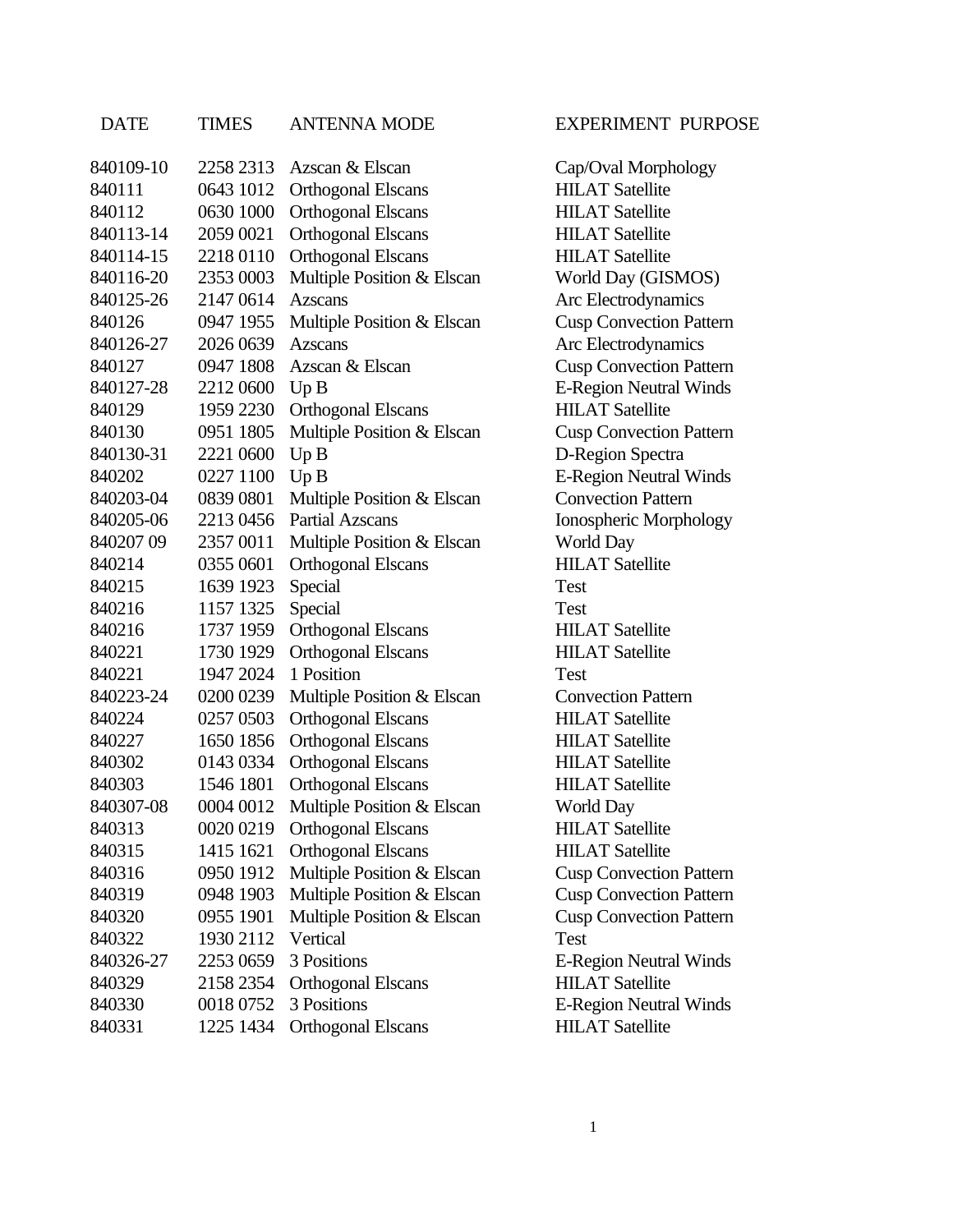| 840403    | 2113 2319 | <b>Orthogonal Elscans</b>      |
|-----------|-----------|--------------------------------|
| 840405    | 1118 1426 | <b>Orthogonal Elscans</b>      |
| 840406    | 1115 1705 | 3 Positions                    |
| 840407    | 1450 1538 | Up B                           |
| 840411    | 1028 1337 | <b>Orthogonal Elscans</b>      |
| 840413    | 1029 1836 | Elscan & Azscan                |
| 840414    | 1031 1846 | Elscan & Azscan                |
| 840414    | 1850 2239 | <b>Orthogonal Elscans</b>      |
| 840416    | 1045 1826 | Elscan & Azscan                |
| 840417    | 1025 1840 | Elscan & Azscan                |
| 840424-25 | 1009 1058 | Multiple Position & Elscan     |
| 840426-27 | 1756 0017 | 3 Positions                    |
| 840503    | 0754 1031 | <b>Orthogonal Elscans</b>      |
| 840508    | 0758 1006 | <b>Orthogonal Elscans</b>      |
| 840508-10 | 2354 0007 | Multiple Position & Elscan     |
| 840511    | 1655 1848 | <b>Orthogonal Elscans</b>      |
| 840514    | 0705 0856 | <b>Orthogonal Elscans</b>      |
| 840515    | 1000 1951 | Azscan & Elscan                |
| 840517    | 1552 1758 | <b>Orthogonal Elscans</b>      |
| 840523-24 | 1100 0028 | Azscans                        |
| 840525    | 0528 0730 | <b>Orthogonal Elscans</b>      |
| 840529    | 1055 1804 | Special                        |
| 840530    | 1021 2000 | Multiple Position & Elscan     |
| 840531    | 1023 1804 | Special                        |
| 840602    | 1000 1802 | Special                        |
| 840604    | 0959 1723 | Special                        |
| 840605    | 0349 0602 | <b>Orthogonal Elscans</b>      |
| 840606    | 1020 1804 | 3 Positions                    |
| 840608    | 1248 1454 | <b>Orthogonal Elscans</b>      |
| 840610    | 0245 0458 | <b>Orthogonal Elscans</b>      |
| 840612    | 1750 2102 | <b>Partial Elscans</b>         |
| 840613    | 1207 1436 | <b>Orthogonal Elscans</b>      |
| 840613    | 1742 2106 | <b>Partial Elscans</b>         |
| 840623    | 0144 0436 | Special                        |
| 840626-27 | 0014 1035 | Multiple Position & Elscan     |
| 840627    | 1046 1312 | Special                        |
| 840627-28 | 1318 2036 | Multiple Position & Elscan     |
| 840702    | 0130 0329 | <b>Orthogonal Elscans</b>      |
| 840708    | 0923 1908 | Multiple Position & Elscan     |
| 840709    | 0936 1910 | Multiple Position & Elscan     |
| 840710    | 0853 1857 | Azscan & Elscan                |
| 840711    | 1030 1826 | Multiple Position, Az & Elscan |

**HILAT Satellite HILAT Satellite Vertical Flux** Plasma Lines **HILAT Satellite** TRIAD, NOAA & HILAT Satellites TRIAD, NOAA & HILAT Satellites **HILAT Satellite** TRIAD, NOAA & HILAT Satellites TRIAD, NOAA & HILAT Satellites **Convection Pattern** D-Region Spectra HILAT Satellite **HILAT Satellite** World Day HILAT Satellite **HILAT Satellite Convection Pattern HILAT Satellite** Troposphere/Stratosphere Turbulence HILAT Satellite Field-Aligned Currents Solar Eclipse Field-Aligned Currents Field-Aligned Currents Field-Aligned Currents **HILAT Satellite** Field-Aligned Currents **HILAT Satellite** HILAT Satellite Ion Drift **HILAT Satellite** Ion Drift DMSP & HILAT Satellites World Day (GTMS) DMSP & HILAT Satellites World Day (GTMS) **HILAT Satellite Convection Pattern Convection Pattern Convection Pattern Convection Pattern**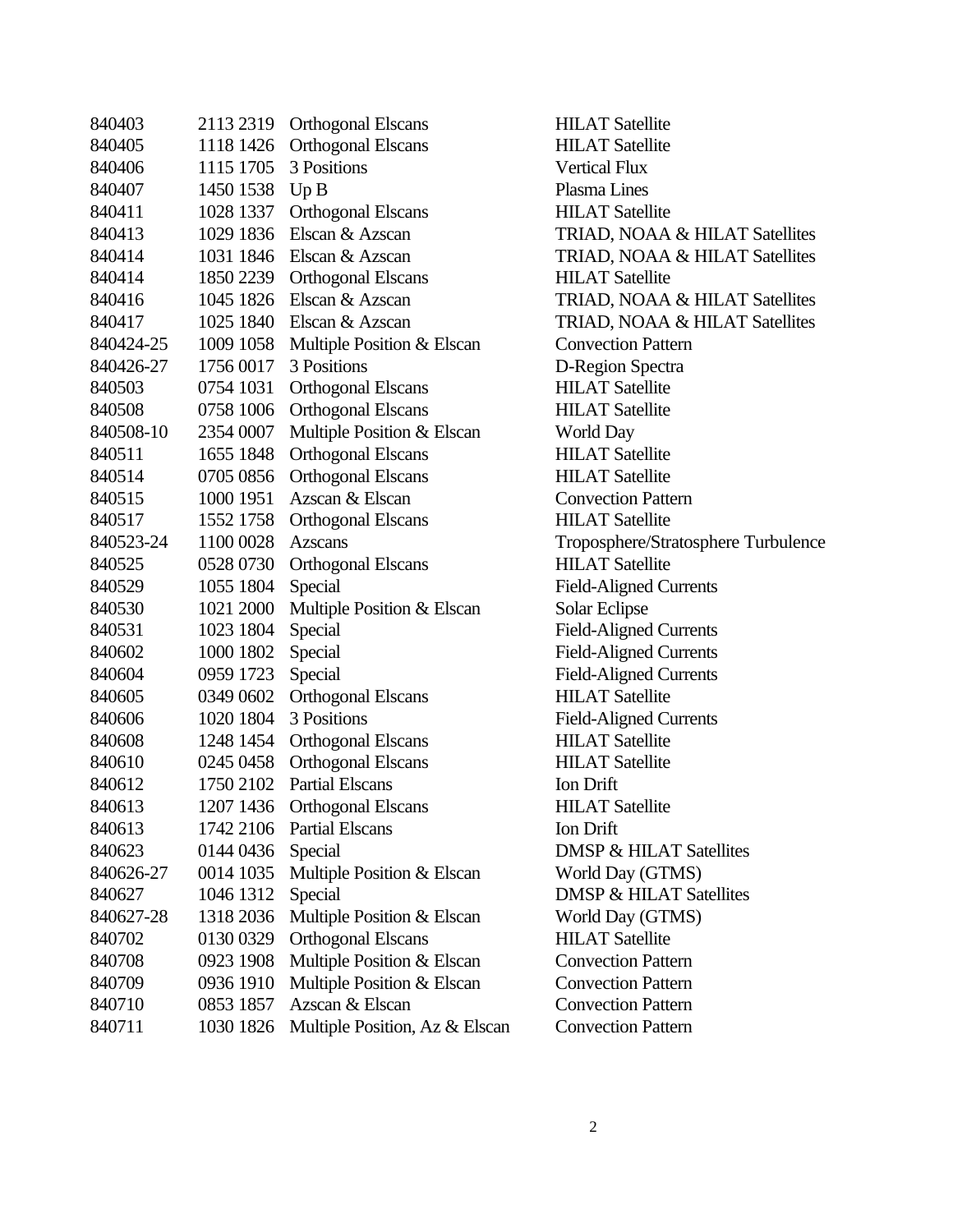| 840712    | 1010 2309 | Multiple Position & Elscan   | Convection       |
|-----------|-----------|------------------------------|------------------|
| 840713    | 0900 1907 | Multiple Position & Elscan   | Convection       |
| 840716    | 0826 1027 | <b>Orthogonal Elscans</b>    | <b>HILAT</b> Sat |
| 840718-19 | 2224 0033 | <b>Orthogonal Elscans</b>    | <b>HILAT</b> Sat |
| 840723-25 | 0903 0902 | Multiple Positions & Elscans | <b>World Day</b> |
| 840809    | 1816 1930 | 4 Positions                  | E-Region I       |
| 840809    | 2009 2202 | <b>Orthogonal Elscans</b>    | <b>HILAT</b> Sat |
| 840810    | 1019 1832 | 4 Positions                  | E-Region I       |
| 840811    | 0911 1717 | 4 Positions                  | E-Region I       |
| 840812    | 0857 1857 | 4 Positions                  | E-Region I       |
| 840813    | 0456 0704 | <b>Orthogonal Elscans</b>    | <b>HILAT</b> Sat |
| 840813    | 0830 1848 | 4 Positions                  | E-Region I       |
| 840814    | 1050 1916 | 4 Positions                  | E-Region I       |
| 840814    | 1946 2132 | <b>Orthogonal Elscans</b>    | <b>HILAT</b> Sat |
| 840814-15 | 2212 1833 | Up B & Elscans               | E-Region I       |
| 840817    | 1202 1719 | Special                      | Tropospher       |
| 840820    | 1838 2031 | Orthogonal Elscans           | <b>HILAT</b> Sat |
| 840821-23 | 2347 0007 | Multiple Position & Elscans  | World Day        |
| 840824    | 0311 0535 | <b>Orthogonal Elscans</b>    | <b>HILAT</b> Sat |
| 840827    | 0112 0550 | 3 Positions                  | F-Region N       |
| 840828    | 0119 0455 | 3 Positions                  | F-Region N       |
| 840829    | 0116 0301 | 3 Positions                  | F-Region N       |
| 840829    | 0301 0448 | <b>Orthogonal Elscans</b>    | <b>HILAT</b> Sat |
| 840913    | 1754 1847 | <b>Partial Elscans</b>       | Ion Drift        |
| 840914    | 0050 0314 | <b>Orthogonal Elscans</b>    | <b>HILAT</b> Sat |
| 840914    | 1751 2101 | <b>Partial Elscans</b>       | Ion Drift        |
| 840915    | 0036 0245 | <b>Orthogonal Elscans</b>    | <b>HILAT</b> Sat |
| 840917    | 1435 1644 | <b>Orthogonal Elscans</b>    | <b>HILAT</b> Sat |
| 840917-18 | 2008 0801 | Multiple Position & Elscan   | Polar Cap I      |
| 840918-19 | 2010 0800 | Multiple Position & Elscan   | Polar Cap I      |
| 840919-21 | 2002 0207 | Multiple Position & Elscans  | World Day        |
| 840921-22 | 2013 0717 | Multiple Position & Elscan   | Polar Cap I      |
| 840922    | 1414 1618 | <b>Orthogonal Elscans</b>    | <b>HILAT</b> Sat |
| 840925    | 2323 0116 | <b>Orthogonal Elscans</b>    | <b>HILAT</b> Sat |
| 840926    | 1417 1620 | <b>Orthogonal Elscans</b>    | <b>HILAT</b> Sat |
| 840927    | 1100 1805 | <b>Partial Azscans</b>       | Convection       |
| 841003    | 1336 2014 | 3 Positions & Azscans        | E-Region I       |
| 841004    | 1100 1224 | 3 Positions & Azscans        | E-Region I       |
| 841004-05 | 1306 0002 | Azscan & Elscan              | Convection       |
| 841005    | 1116 1841 | Azscan & Elscan              | Convection       |
| 841005-06 | 2215 0023 | <b>Orthogonal Elscans</b>    | <b>HILAT</b> Sat |
| 841006    | 1113 2003 | Azscan & Elscan              | Convection       |

ection Pattern ection Pattern **T** Satellite **T** Satellite d Day (GISMOS) gion Instabilities T Satellite gion Instabilities gion Instabilities gion Instabilities  $\Delta T$  Satellite gion Instabilities gion Instabilities T Satellite gion Instabilities osphere/Stratosphere Turbulence **T** Satellite T Satellite 21008 2100 Neutral Winds 21008 2100 Neutral Winds gion Meridional Neutral Winds T Satellite T Satellite  $\Delta T$  Satellite **T** Satellite Cap Morphology Cap Morphology Cap Morphology T Satellite T Satellite T Satellite ection Pattern gion Instabilities gion Instabilities ection Reversal ection Reversal T Satellite ection Reversal